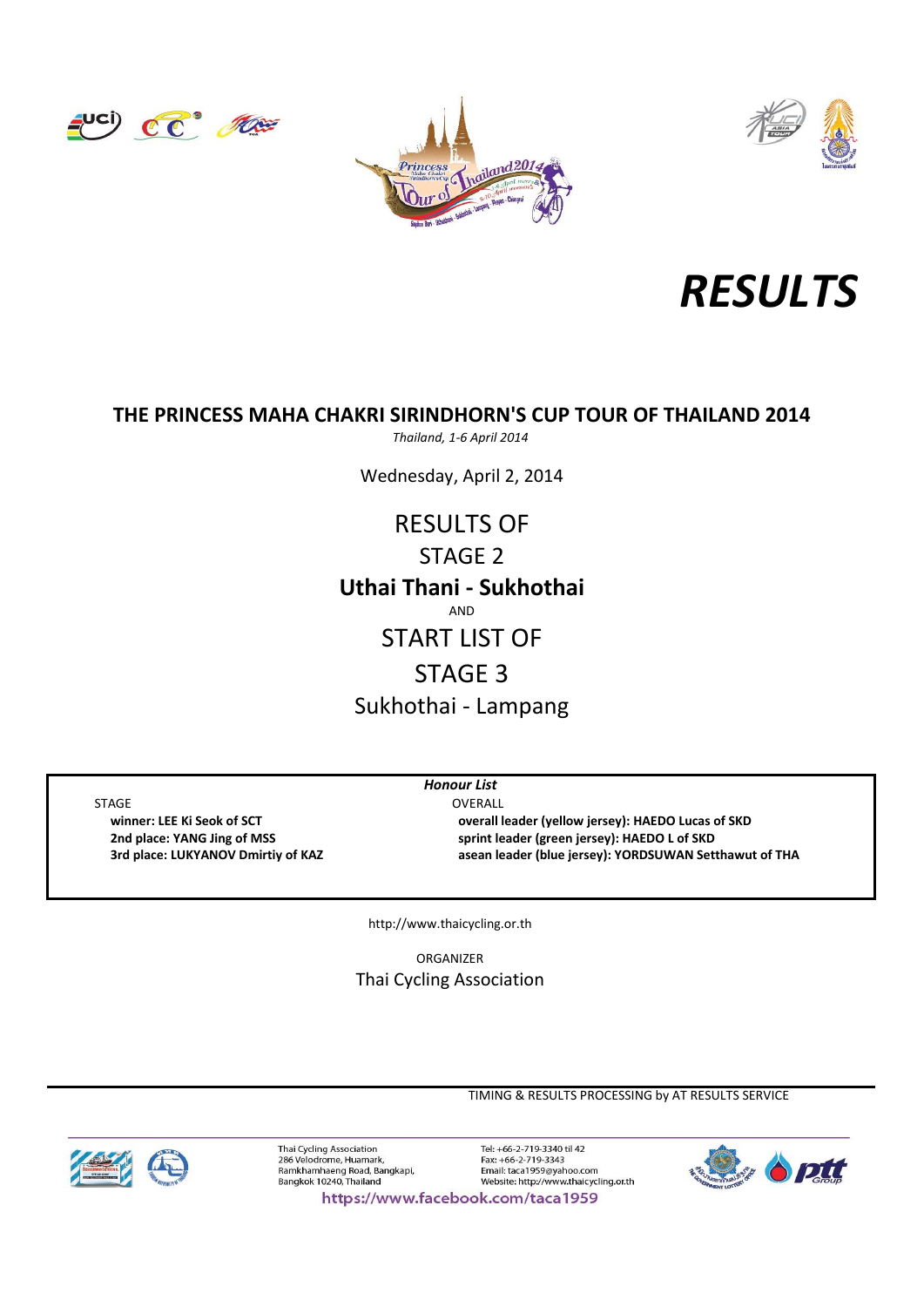STAGE 2 ‐ Uthai Thani ‐ Sukhothai Wednesday, April 2, 2014

### *COMMISSAIRES' COMMUNIQUE on Wednesday, April 2, 2014*

#### **1 INFORMATION**

Prizes for the first three of KOM are THB4,000, 2,000 and 1,500 for each KOM in Stage 3 and Stage 4. There is no Points, no Jersey and no Overall Prizes for KOM.

#### **2 LEADER JERSEY IN STAGE 3**

| YELLOW      | No. 71 HAEDO, L of SKD      |
|-------------|-----------------------------|
| GREEN       | No. 71 HAEDO. L of SKD      |
| wearer      | No. 51 LEE. K of SCT        |
| <b>BLUE</b> | No. 135 YORDSUWAN. S of THA |

### **3 PENALTY**

UCI Regulations 12.1.040

3.A Article 28 ‐ Failure to respect instructions by the Race Administration or the commissaires Fine CHF100 nbr. 23 GU Ying Chuan UCI code CHN19940119 of MSS

nbr. 31 YASUHARA Daiki UCI code JPN19910812 of MTR nbr. 64 NONAKA Ryoma UCI code JPN19890722 of SMN Fine CHF200 Manager ZHANG Yong Zhe of Team GIANT ‐ CHAMPION SYSTEM PRO CYCLING Manager SHIGERU Nakagawa of Team MATRIX POWERTAG (2 times) Manager NODERA Hidenori of Team SHIMANO RACING TEAM

3.B Article 29 ‐ Unseemly behaviour (urinating in front of public) Fine CHF200

nbr. 91 KALHOEJ Kasper UCI code DEN19920330 of DEN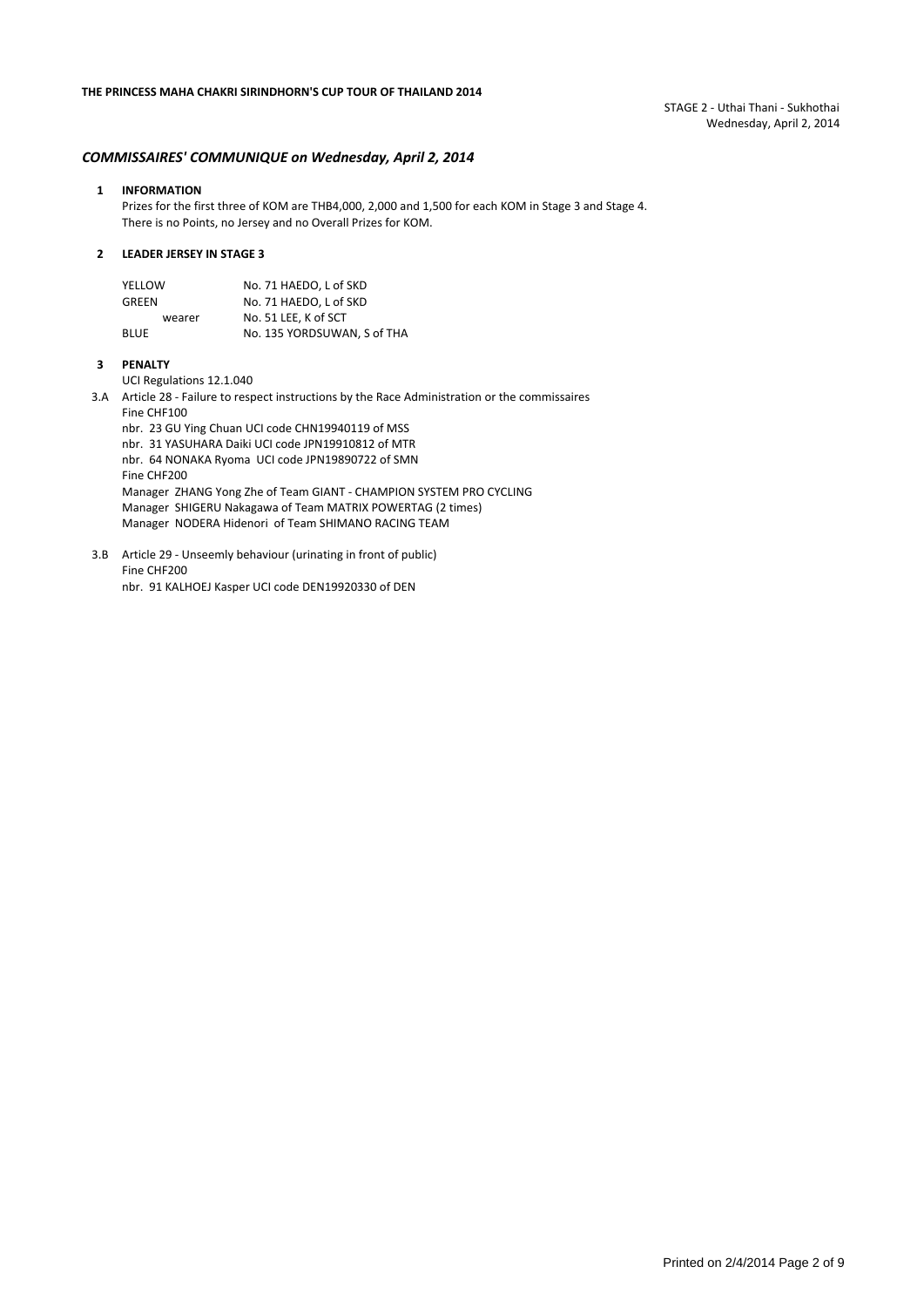STAGE 2 ‐ Uthai Thani ‐ Sukhothai Wednesday, April 2, 2014 10:00 Distance : 233.45 km Average Speed of Winner : 41.58km/hr **Sunny** 

## *STAGE INDIVIDUAL CLASSIFICATION*

| <b>PLACE</b> | <b>NO</b>      | <b>NAT</b>               |                      | SURNAME, NAME                                  | TEAM                     | <b>TIME</b>        |                | <b>GAP BONUSES</b> | PENALTY |
|--------------|----------------|--------------------------|----------------------|------------------------------------------------|--------------------------|--------------------|----------------|--------------------|---------|
| 1            | 51             | <b>KOR</b>               | 19880928             | LEE Ki Seok                                    | SCT                      | 5:36:54            |                | 16                 |         |
| 2            | 25             | <b>CHN</b>               | 19901025             | YANG Jing                                      | <b>MSS</b>               | 5:36:59            | 00:05          | 07                 |         |
| 3            | 113            | KAZ                      | 19930309             | <b>LUKYANOV Dmirtiy</b>                        | KAZ                      | 5:37:10            | 00:16          | 05                 |         |
| 4            | 133            | <b>THA</b>               | 19880323             | SAIUDOMSIN Phuchong                            | THA                      | 5:37:19            | 00:25          | 00                 |         |
| 5            | 71             | ARG                      | 19830418             | <b>HAEDO Lucas</b>                             | <b>SKD</b>               | 5:48:43            | 11:49          | 00                 |         |
| 6            | 145            | <b>TPE</b>               | 19850622             | WU Po Hung                                     | <b>TPE</b>               | 5:48:43            | 11:49          | 00                 |         |
| 7            | 85             | MAS                      | 19880915             | SALEH Mohd Harrif                              | <b>TSG</b>               | 5:48:43            | 11:49          | 00                 |         |
| 8            | 65             | JPN                      | 19890519             | YOSHIDA Hayato                                 | SMN                      | 5:48:43            | 11:49          | 00                 |         |
| 9            | $\overline{2}$ | <b>JPN</b>               | 19871122             | <b>FUKUDA Shimpei</b>                          | AIS                      | 5:48:43            | 11:49          | 00                 |         |
| 10           | 5              | <b>JPN</b>               | 19841227             | NAKAJIMA Yasuharu                              | AIS                      | 5:48:43            | 11:49          | 00                 |         |
| 11           | 103            | <b>HKG</b>               | 19910208             | <b>CHEUNG King Lok</b>                         | <b>HKG</b>               | 5:48:43            | 11:49          | 00                 |         |
| 12           | 105            | <b>HKG</b>               | 19940120             | <b>LEUNG Chun Wing</b>                         | <b>HKG</b>               | 5:48:43            | 11:49          | 00                 |         |
| 13           | 154            | <b>UZB</b>               | 19830323             | <b>TUYCHIEV Vladimir</b>                       | UZB                      | 5:48:43            | 11:49          | 00                 |         |
| 14           | 193            | THA                      | 19930411             | KAPUNYA Worayut                                | TAS                      | 5:48:43            | 11:49          | 00                 |         |
| 15           | 115            | KAZ                      | 19920318             | PANASSENKO Nikita                              | KAZ                      | 5:48:43            | 11:49          | 00                 |         |
| 16           | 131            | <b>THA</b>               | 19890318             | <b>BOONRATANATHANAKORN Thurakit</b>            | <b>THA</b>               | 5:48:43            | 11:49          | 00                 |         |
| 17           | 82             | <b>NED</b>               | 19850309             | DE JONGE Maarten                               | TSG                      | 5:48:43            | 11:49          | 00                 |         |
| 18           | 101            | <b>HKG</b>               | 19871109             | KO Siu Wai                                     | <b>HKG</b>               | 5:48:43            | 11:49          | 00                 |         |
| 19           | 184            | <b>INA</b>               | 19921127             | NUR ARIF PRAYOGA Dealton                       | <b>PSN</b>               | 5:48:43            | 11:49          | 00                 |         |
| 20           | 4              | <b>JPN</b>               | 19820917             | MORI Kazuhiro                                  | AIS                      | 5:48:43            | 11:49          | 00                 |         |
| 21           | 15             | <b>JPN</b>               | 19881108             | UCHIMA Kohei                                   | <b>BGT</b>               | 5:48:43            | 11:49          | 00                 |         |
| 22           | 134            | <b>THA</b>               | 19920823             | SIRIRONNACHAI Sarawut                          | THA                      | 5:48:43            | 11:49          | 00                 |         |
| 23           | 45             | AUS                      | 19911016             | <b>SHEPPARD Eric</b>                           | TSI                      | 5:48:43            | 11:49          | 00                 |         |
| 24           | 11             | <b>JPN</b>               | 19811123             | SHIMIZU Miyataka                               | <b>BGT</b>               | 5:48:43            | 11:49          | 00                 |         |
| 25           | 192            | <b>THA</b>               | 19910405             | CHANGPAD Kritsada                              | TAS                      | 5:48:43            | 11:49          | 00                 |         |
| 26           | 73             | ESP                      | 19760309             | <b>MANCEBO Francisco</b>                       | <b>SKD</b>               | 5:48:43            | 11:49          | 00                 |         |
| 27           | 91             | <b>DEN</b>               | 19920330             | <b>KALHOEJ Kasper</b>                          | <b>DEN</b>               | 5:48:43            | 11:49          | 00                 |         |
| 28           | 124            | <b>MAS</b>               | 19820407             | HASSAN Suhardi                                 | MAS                      | 5:48:43            | 11:49          | 00                 |         |
| 29           | 75<br>162      | <b>MAR</b><br><b>VIE</b> | 19820714             | JELLOUL Moroccan                               | <b>SKD</b><br><b>VIE</b> | 5:48:43            | 11:49          | 00<br>00           |         |
| 30<br>31     | 52             | <b>KOR</b>               | 19880712             | HO Van Phuc                                    | SCT                      | 5:48:43            | 11:49<br>11:49 | 00                 |         |
| 32           | 102            | <b>HKG</b>               | 19951031<br>19850903 | <b>HAM Seok Hyun</b><br><b>CHEUNG King Wai</b> | <b>HKG</b>               | 5:48:43<br>5:48:43 | 11:49          | 00                 |         |
| 33           | 143            | <b>TPE</b>               | 19850703             | LEE Wei Cheng                                  | <b>TPE</b>               | 5:48:43            | 11:49          | 00                 |         |
| 34           | 174            | <b>AUS</b>               | 19910820             | <b>DAVIS Samuel</b>                            | <b>EDH</b>               | 5:48:43            | 11:49          | 00                 |         |
| 35           | 53             | KOR                      | 19950430             | JUNG Ha Jeon                                   | SCT                      | 5:48:43            | 11:49          | 00                 |         |
| 36           | 135            | <b>THA</b>               | 19940318             | YORDSUWAN Setthawut                            | THA                      | 5:48:43            | 11:49          | 00                 |         |
| 37           | 141            | <b>TPE</b>               | 19881102             | FENG Chun Kai                                  | <b>TPE</b>               | 5:48:43            | 11:49          | 00                 |         |
| 38           | 152            | <b>UZB</b>               | 19951113             | DARMONOJ Jakhongir                             | <b>UZB</b>               | 5:48:43            | 11:49          | 00                 |         |
| 39           | 183            | KAZ                      | 19900701             | <b>KUSMIN Sergey</b>                           | <b>PSN</b>               | 5:48:43            | 11:49          | 00                 |         |
| 40           | 83             | <b>UZB</b>               | 19820611             | <b>HALMURATOV Muradjan</b>                     | <b>TSG</b>               | 5:48:43            | 11:49          | 00                 |         |
| 41           | 62             | <b>JPN</b>               | 19890801             | <b>IRIBE Shotaro</b>                           | SMN                      | 5:48:43            | 11:49          | 00                 |         |
| 42           | 132            | THA                      | 19911018             | LIPHONGYU Navuti                               | <b>THA</b>               | 5:48:43            | 11:49          | 00                 |         |
| 43           | 63             | SIN                      | 19880714             | <b>LOW Darren</b>                              | SMN                      | 5:48:43            | 11:49          | 00                 |         |
| 44           | 191            | THA                      | 19860125             | <b>THANCHAI Tanasak</b>                        | TAS                      | 5:48:43            | 11:49          | 00                 |         |
| 45           | 195            | THA                      | 19910311             | RUANPAE Jakapan                                | TAS                      | 5:48:43            | 11:49          | $00\,$             |         |
| 46           | 21             | <b>CHN</b>               | 19940303             | JIANG Zhi Hui                                  | <b>MSS</b>               | 5:48:43            | 11:49          | 00                 |         |
| 47           | 164            | VIE                      | 19930919             | <b>NGUYEN Hoang Sang</b>                       | <b>VIE</b>               | 5:48:43            | 11:49          | 00                 |         |
| 48           | 61             | <b>JPN</b>               | 19850621             | <b>HATANAKA Yusuke</b>                         | SMN                      | 5:48:43            | 11:49          | 00                 |         |
| 49           | 151            | UZB                      | 19950504             | <b>TULANOV Rasul</b>                           | <b>UZB</b>               | 5:48:43            | 11:49          | 00                 |         |
| 50           | 142            | <b>TPE</b>               | 19850622             | HUANG Hsin Hua                                 | TPE                      | 5:48:43            | 11:49          | 00                 |         |
| 51           | 123            | MAS                      | 19860409             | AHMAD LUTFI Muhammad Fauzan                    | MAS                      | 5:48:43            | 11:49          | 00                 |         |
| 52           | 55             | <b>KOR</b>               | 19930422             | LEE Seung Kwon                                 | SCT                      | 5:48:43            | 11:49          | 00                 |         |
| 53           | 95             | <b>DEN</b>               | 19920427             | <b>SCHWARTZ Frederik</b>                       | DEN                      | 5:48:43            | 11:49          | 00                 |         |
| 54           | 94             | <b>DEN</b>               | 19881115             | EBSEN John                                     | DEN                      | 5:48:43            | 11:49          | 00                 |         |
| 55           | 165            | VIE                      | 19891022             | <b>TANG Chi Hung</b>                           | VIE                      | 5:48:43            | 11:49          | 00                 |         |
| 56           | 172            | <b>NZL</b>               | 19850207             | <b>CALDER Logan</b>                            | EDH                      | 5:48:43            | 11:49          | 00                 |         |
| 57           | 41             | <b>AUS</b>               | 19910122             | MULHERN Mitchell                               | TSI                      | 5:48:43            | 11:49          | 00                 |         |
| 58           | 144            | <b>TPE</b>               | 19800921             | LIU Chin Feng                                  | TPE                      | 5:48:43            | 11:49          | 00                 |         |
| 59           | 185            | INA                      | 19900828             | PRANATA Jimmy                                  | PSN                      | 5:48:43            | 11:49          | 00                 |         |
| 60           | 163            | <b>VIE</b>               | 19920309             | <b>HO Hoang Son</b>                            | VIE                      | 5:48:43            | 11:49          | 00                 |         |
| 61           | 112            | KAZ                      | 19940628             | <b>GAINEYEV Pobert</b>                         | KAZ                      | 5:48:43            | 11:49          | 00                 |         |
| 62           | 13             | <b>FRA</b>               | 19851214             | <b>LEBAS Thomas</b>                            | <b>BGT</b>               | 5:48:43            | 11:49          | 00                 |         |
| 63           | 24             | <b>CHN</b>               | 19930309             | NI Yi Hui                                      | <b>MSS</b>               | 5:48:43            | 11:49          | 00                 |         |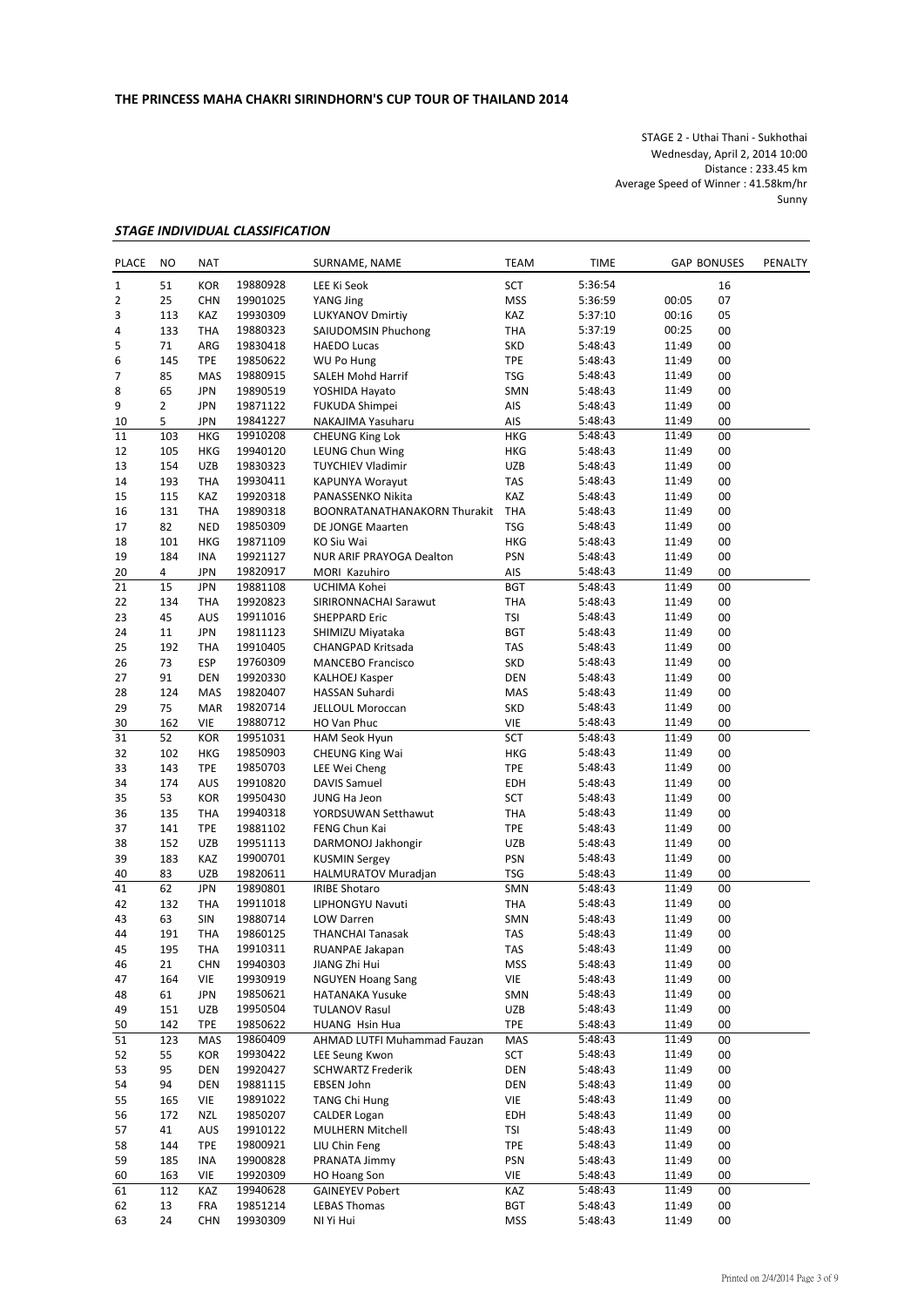| 64 | 23           | <b>CHN</b> | 19940119 | GU Ying Chuan                     | <b>MSS</b> | 5:48:43 | 11:49 | 00     |
|----|--------------|------------|----------|-----------------------------------|------------|---------|-------|--------|
| 65 | 93           | <b>DEN</b> | 19921121 | <b>MORTENSEN Mathias Lindberg</b> | <b>DEN</b> | 5:48:43 | 11:49 | 00     |
| 66 | 122          | <b>MAS</b> | 19870726 | <b>MISBAH Muhamad Rauf Nur</b>    | <b>MAS</b> | 5:48:43 | 11:49 | 00     |
| 67 | 33           | <b>ESP</b> | 19880219 | <b>MORA VEDRI Sebastian</b>       | MTR        | 5:48:43 | 11:49 | 00     |
| 68 | 43           | <b>SIN</b> | 19901214 | <b>GOH Choon Huat</b>             | TSI        | 5:48:43 | 11:49 | 00     |
| 69 | 194          | <b>THA</b> | 19951211 | <b>LADNGERN Peerapong</b>         | <b>TAS</b> | 5:48:43 | 11:49 | 00     |
| 70 | 84           | MAS        | 19860811 | ROSDI Mohd Nor Umardi             | <b>TSG</b> | 5:48:59 | 12:05 | 00     |
| 71 | 114          | KAZ        | 19920713 | <b>OMIRZAKOV Dias</b>             | KAZ        | 5:48:59 | 12:05 | 00     |
| 72 | 161          | <b>VIE</b> | 19890924 | <b>BUI Minh Thuy</b>              | <b>VIE</b> | 5:48:59 | 12:05 | 04     |
| 73 | $\mathbf{1}$ | <b>JPN</b> | 19810201 | NISHITANI Taiji                   | AIS        | 5:48:59 | 12:05 | $00\,$ |
| 74 | 81           | <b>MAS</b> | 19901010 | <b>MAT SENAN Mohammad Saufi</b>   | <b>TSG</b> | 5:48:59 | 12:05 | 00     |
| 75 | 44           | <b>SIN</b> | 19900828 | HO Jun Rong                       | <b>TSI</b> | 5:48:59 | 12:05 | 00     |
| 76 | 3            | <b>JPN</b> | 19880926 | KOMORI Ryohei                     | AIS        | 5:48:59 | 12:05 | 00     |
| 77 | 64           | <b>JPN</b> | 19890722 | <b>NONAKA Ryoma</b>               | <b>SMN</b> | 5:49:07 | 12:13 | 00     |
| 78 | 121          | MAS        | 19931122 | AHMAD FUAT Ahmad Fahmi Farhan     | <b>MAS</b> | 5:49:07 | 12:13 | $00\,$ |
| 79 | 182          | <b>KAZ</b> | 19911028 | <b>BORMATENKOV Sergey</b>         | <b>PSN</b> | 5:49:07 | 12:13 | 00     |
| 81 | 35           | <b>JPN</b> | 19920318 | <b>WADA Chikara</b>               | <b>MTR</b> | 5:49:09 | 12:15 | 00     |
| 81 | 111          | KAZ        | 19930708 | ZHAKSYLYK Pazylbek                | KAZ        | 5:49:11 | 12:17 | 00     |
| 82 | 155          | <b>UZB</b> | 19950320 | <b>KHAKIMOV Khusniddin</b>        | <b>UZB</b> | 5:49:21 | 12:27 | $00\,$ |
| 83 | 181          | <b>KAZ</b> | 19870301 | <b>JUMABEKOV Nazar</b>            | <b>PSN</b> | 5:49:25 | 12:31 | 00     |
| 84 | 14           | <b>JPN</b> | 19911118 | <b>TERASAKI Takero</b>            | <b>BGT</b> | 5:49:54 | 13:00 | 00     |
| 85 | 12           | <b>JPN</b> | 19810217 | <b>INOUE Kazuo</b>                | <b>BGT</b> | 5:49:54 | 13:00 | 00     |
| 86 | 42           | <b>AUS</b> | 19901011 | <b>BAYLY Cameron</b>              | TSI        | 5:50:39 | 13:45 | 00     |
| 87 | 92           | <b>DEN</b> | 19641005 | <b>FJORD Keld</b>                 | <b>DEN</b> | 5:50:39 | 13:45 | 00     |
| 88 | 31           | <b>JPN</b> | 19910812 | YASUHARA Daiki                    | <b>MTR</b> | 5:50:41 | 13:47 | 00     |
| 89 | 125          | MAS        | 19900507 | <b>ZULKIFLE Nik Mohd Azwan</b>    | MAS        | 5:48:43 | 11:49 | 00     |
|    |              |            |          |                                   |            |         |       |        |

## *OUT OF RACE*

| ESP        | 19881030 | FERNANDEZ CASASOLA Airan | <b>MTR</b> | DNF |  |
|------------|----------|--------------------------|------------|-----|--|
| <b>KOR</b> | 19891028 | KWON Junoh               | SCT        | DNF |  |

NOTE: DSQ ‐ Disqualified, DNF ‐ Did Not Finish, DNS ‐ Did Not Start

No of Starters : 91 No of Riders Not Starting: 0 No of Riders Finish After Deadline : 0 No of Riders Dropping Out : 2 No of Riders Disqualified : 0 No of Riders Finished : 89

### *STAGE BEST ASEAN RIDER*

| <b>PLACE</b> | NO  | <b>NAT</b> |          | SURNAME, NAME                       | TEAM | TIME    | <b>GAP BONUSES</b> | PENALTY |
|--------------|-----|------------|----------|-------------------------------------|------|---------|--------------------|---------|
|              | 133 | THA        | 19880323 | SAIUDOMSIN Phuchong                 | THA  | 5:37:19 | 00                 |         |
|              | 131 | THA        | 19890318 | <b>BOONRATANATHANAKORN Thurakit</b> | THA  | 5:48:43 | 00<br>11:24        |         |
|              | 134 | тна        | 19920823 | SIRIRONNACHAI Sarawut               | THA  | 5:48:43 | 00<br>11:24        |         |

### *STAGE TEAM CLASSIFICATION*

| PLACE | <b>TEAM</b>                             | <b>MEMBERS</b> | <b>TIME</b> | GAP   |  |
|-------|-----------------------------------------|----------------|-------------|-------|--|
| 1     | SEOUL CYCLING TEAM                      | 51,52,53       | 17:14:20    |       |  |
| 2     | GIANT - CHAMPION SYSTEM PRO CYCLING     | 25,21,24       | 17:14:25    | 00:05 |  |
| 3     | KAZAKHSTAN TEAM                         | 113,115,112    | 17:14:36    | 00:16 |  |
| 4     | T-THAILAND                              | 133,131,134    | 17:14:45    | 00:25 |  |
| 5     | AISAN RACING TEAM                       | 2,5,4          | 17:26:09    | 11:49 |  |
| 6     | TEAM HONG KONG-CHINA                    | 103,105,101    | 17:26:09    | 11:49 |  |
| 7     | SKYDIVE DUBAI PRO CYCLING TEAM          | 71,73,75       | 17:26:09    | 11:49 |  |
| 8     | <b>TERENGGANU CYCLING TEAM</b>          | 85,82,83       | 17:26:09    | 11:49 |  |
| 9     | CHINESE TAIPEI NATLONAL TEAM            | 145, 143, 141  | 17:26:09    | 11:49 |  |
| 10    | <b>T-ALL STAR</b>                       | 193,192,191    | 17:26:09    | 11:49 |  |
| 11    | SHIMANO RACING TEAM                     | 65,62,63       | 17:26:09    | 11:49 |  |
| 12    | UZBEKISTAN NATIONAL TEAM                | 154, 152, 151  | 17:26:09    | 11:49 |  |
| 13    | BRIDGESTONE ANCHOR CYCLING TEAM         | 15,11,13       | 17:26:09    | 11:49 |  |
| 14    | POLYGON SWEET NICE                      | 184, 183, 185  | 17:26:09    | 11:49 |  |
| 15    | <b>VIETNAM NATIONAL TEAM</b>            | 162,164,165    | 17:26:09    | 11:49 |  |
| 16    | DANMARK NATIONAL TEAM                   | 91,95,94       | 17:26:09    | 11:49 |  |
| 17    | MALAYSIA NATIONAL TEAM                  | 124,123,122    | 17:26:09    | 11:49 |  |
| 18    | OCBC SINGAPORE CONTINENTAL CYCLING TEAM | 45,41,43       | 17:26:09    | 11:49 |  |
| 19    | <b>MATRIX POWERTAG</b>                  | 33,35,31       | 17:28:33    | 14:13 |  |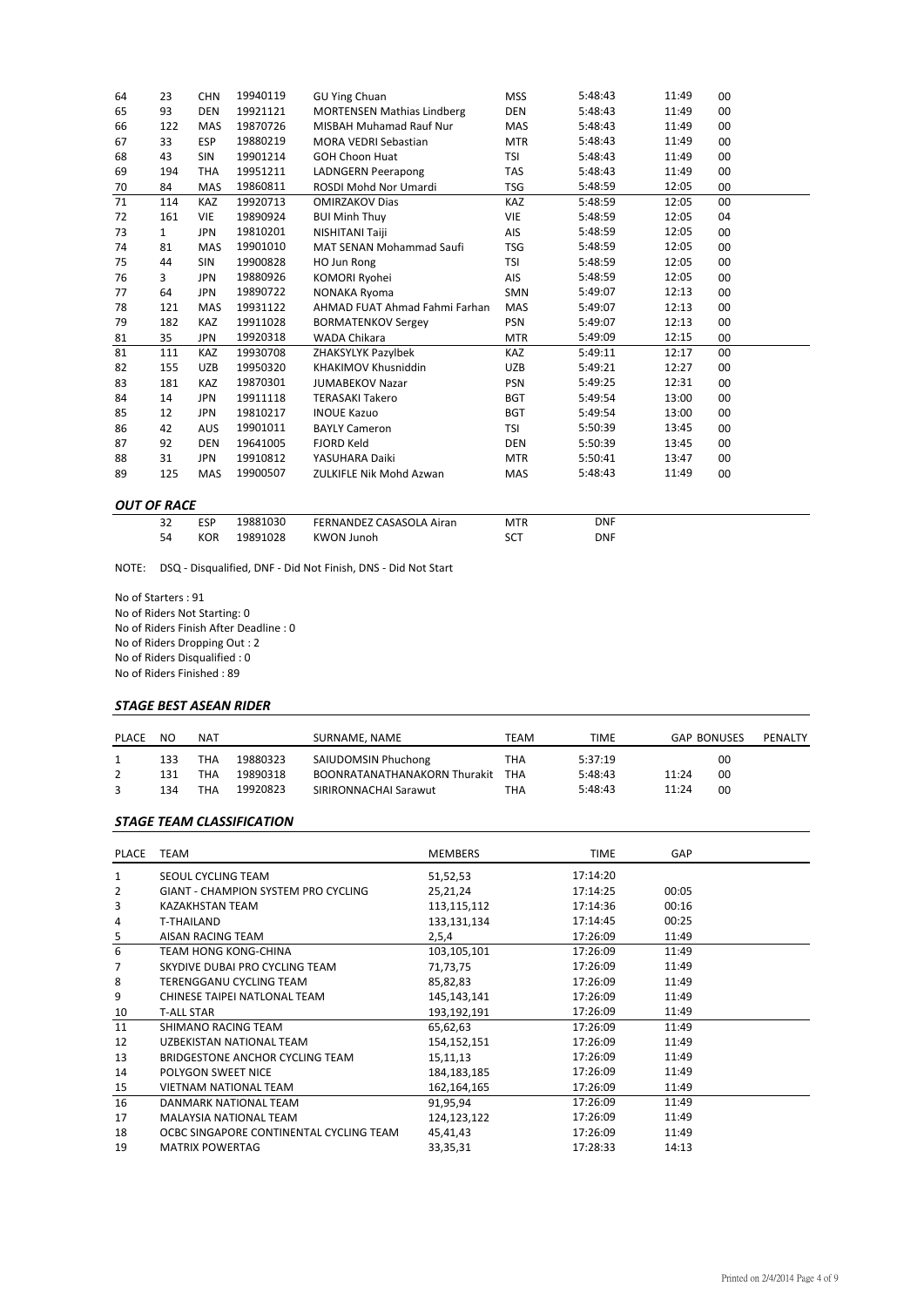AFTER STAGE 2 Wednesday, April 2, 2014 Total Distance Covered : 425.9 km Average Speed of Leader : 41.59 km/hr

## *INDIVIDUAL GENERAL CLASSIFICATION by TIME (YELLOW JERSEY)*

| <b>PLACE</b> | <b>NO</b> | UCI CODE          |                      | SURNAME, NAME                               | <b>TEAM</b>              | <b>TIME</b>          | GAP            |
|--------------|-----------|-------------------|----------------------|---------------------------------------------|--------------------------|----------------------|----------------|
| $1\,$        | 71        | ARG               | 19830418             | <b>HAEDO Lucas</b>                          | <b>SKD</b>               | 10:14:26             |                |
| 2            | 103       | <b>HKG</b>        | 19910208             | <b>CHEUNG King Lok</b>                      | HKG                      | 10:14:34             | 00:08          |
| 3            | 5         | <b>JPN</b>        | 19841227             | NAKAJIMA Yasuharu                           | AIS                      | 10:14:38             | 00:12          |
| 4            | 45        | AUS               | 19911016             | <b>SHEPPARD Eric</b>                        | <b>TSI</b>               | 10:14:43             | 00:17          |
| 5            | 174       | <b>AUS</b>        | 19910820             | <b>DAVIS Samuel</b>                         | <b>EDH</b>               | 10:14:49             | 00:23          |
| 6            | 73        | <b>ESP</b>        | 19760309             | <b>MANCEBO Francisco</b>                    | SKD                      | 10:15:19             | 00:53          |
| 7            | 11        | <b>JPN</b>        | 19811123             | SHIMIZU Miyataka                            | <b>BGT</b>               | 10:15:25             | 00:59          |
| 8            | 75        | <b>MAR</b>        | 19820714             | JELLOUL Moroccan                            | SKD                      | 10:15:25             | 00:59          |
| 9            | 15        | <b>JPN</b>        | 19881108             | UCHIMA Kohei                                | <b>BGT</b>               | 10:15:27             | 01:01          |
| 10           | 141       | <b>TPE</b>        | 19881102             | FENG Chun Kai                               | <b>TPE</b>               | 10:15:29             | 01:03          |
| 11           | 43        | SIN               | 19901214             | <b>GOH Choon Huat</b>                       | <b>TSI</b>               | 10:15:29             | 01:03          |
| 12           | 83        | <b>UZB</b>        | 19820611             | HALMURATOV Muradjan                         | <b>TSG</b>               | 10:15:31             | 01:05          |
| 13           | 65        | <b>JPN</b>        | 19890519             | YOSHIDA Hayato                              | SMN                      | 10:15:46             | 01:20          |
| 14           | 94        | <b>DEN</b>        | 19881115             | <b>EBSEN John</b>                           | <b>DEN</b>               | 10:16:01             | 01:35          |
| 15           | 85        | <b>MAS</b>        | 19880915             | <b>SALEH Mohd Harrif</b>                    | <b>TSG</b>               | 10:16:16             | 01:50          |
| 16           | 135       | <b>THA</b>        | 19940318             | YORDSUWAN Setthawut                         | <b>THA</b>               | 10:16:19             | 01:53          |
| 17           | 1         | <b>JPN</b>        | 19810201             | NISHITANI Taiji                             | AIS                      | 10:19:24             | 04:58          |
| 18           | 3         | <b>JPN</b>        | 19880926             | KOMORI Ryohei                               | AIS                      | 10:19:42             | 05:16          |
| 19           | 64        | <b>JPN</b>        | 19890722             | NONAKA Ryoma                                | SMN                      | 10:19:55             | 05:29          |
| 20           | 51        | <b>KOR</b>        | 19880928             | LEE Ki Seok                                 | <b>SCT</b>               | 10:19:59             | 05:33          |
| 21           | 25        | <b>CHN</b>        | 19901025             | YANG Jing                                   | <b>MSS</b>               | 10:20:21             | 05:55          |
| 22           | 113       | KAZ               | 19930309             | LUKYANOV Dmirtiy                            | KAZ                      | 10:20:29             | 06:03          |
| 23           | 61        | <b>JPN</b>        | 19850621             | <b>HATANAKA Yusuke</b>                      | SMN                      | 10:22:15             | 07:49          |
| 24           | 101       | <b>HKG</b>        | 19871109             | KO Siu Wai                                  | HKG                      | 10:24:43             | 10:17          |
| 25           | 134       | <b>THA</b>        | 19920823             | SIRIRONNACHAI Sarawut                       | <b>THA</b>               | 10:24:43             | 10:17          |
| 26           | 102       | <b>HKG</b>        | 19850903             | <b>CHEUNG King Wai</b>                      | HKG                      | 10:24:43             | 10:17          |
| 27           | 53        | KOR               | 19950430             | JUNG Ha Jeon                                | SCT                      | 10:24:43             | 10:17          |
| 28           | 125       | MAS               | 19900507             | ZULKIFLE Nik Mohd Azwan                     | MAS                      | 10:24:43             | 10:17          |
| 29           | 105       | <b>HKG</b>        | 19940120             | LEUNG Chun Wing                             | HKG                      | 10:24:49             | 10:23          |
| 30           | 23        | <b>CHN</b>        | 19940119             | <b>GU Ying Chuan</b>                        | <b>MSS</b>               | 10:24:49             | 10:23          |
| 31           | 133       | <b>THA</b>        | 19880323             | SAIUDOMSIN Phuchong                         | <b>THA</b>               | 10:26:50             | 12:24          |
| 32           | 145       | <b>TPE</b>        | 19850622             | WU Po Hung                                  | <b>TPE</b>               | 10:31:56             | 17:30          |
| 33           | 115       | KAZ               | 19920318             | PANASSENKO Nikita                           | KAZ                      | 10:31:56             | 17:30          |
| 34           | 21        | <b>CHN</b>        | 19940303             | JIANG Zhi Hui                               | <b>MSS</b>               | 10:32:02             | 17:36          |
| 35           | 91        | DEN               | 19920330             | <b>KALHOEJ Kasper</b>                       | DEN                      | 10:32:04             | 17:38          |
| 36           | 154       | <b>UZB</b>        | 19830323             | <b>TUYCHIEV Vladimir</b>                    | <b>UZB</b>               | 10:32:07             | 17:41          |
| 37           | 131       | <b>THA</b>        | 19890318             | <b>BOONRATANATHANAKORN Thurakit</b>         | <b>THA</b>               | 10:32:07             | 17:41          |
| 38           | 82        | <b>NED</b>        | 19850309             | DE JONGE Maarten                            | TSG                      | 10:32:07             | 17:41          |
| 39           | 183       | KAZ               | 19900701             | <b>KUSMIN Sergey</b>                        | PSN                      | 10:32:07             | 17:41          |
| 40           | 63        | SIN               | 19880714             | LOW Darren                                  | SMN                      | 10:32:07             | 17:41          |
| 41           | 191       | <b>THA</b>        | 19860125             | <b>THANCHAI Tanasak</b>                     | TAS                      | 10:32:07             | 17:41          |
| 42           | 165       | VIE               | 19891022             | <b>TANG Chi Hung</b>                        | VIE                      | 10:32:07             | 17:41          |
| 43           | 24        | <b>CHN</b>        | 19930309             | NI Yi Hui                                   | <b>MSS</b>               | 10:32:07             | 17:41          |
| 44           |           | VIE               | 19890924             | <b>BUI Minh Thuy</b>                        | VIE                      | 10:32:08             | 17:42          |
|              | 161       |                   |                      | LEE Wei Cheng                               | <b>TPE</b>               |                      | 17:46          |
| 45<br>46     | 143       | <b>TPE</b><br>MAS | 19850703<br>19860409 | AHMAD LUTFI Muhammad Fauzan                 | MAS                      | 10:32:12<br>10:32:12 | 17:46          |
|              | 123       |                   |                      |                                             |                          |                      | 17:46          |
| 47           | 122       | MAS               | 19870726<br>19951211 | MISBAH Muhamad Rauf Nur                     | MAS                      | 10:32:12             |                |
| 48           | 194       | <b>THA</b>        |                      | <b>LADNGERN Peerapong</b>                   | <b>TAS</b>               | 10:32:12             | 17:46          |
| 49           | 4         | JPN               | 19820917             | MORI Kazuhiro                               | AIS                      | 10:32:17             | 17:51          |
| 50           | 55        | <b>KOR</b>        | 19930422             | LEE Seung Kwon                              | <b>SCT</b>               | 10:32:17             | 17:51          |
| 51           | 185       | INA               | 19900828             | PRANATA Jimmy                               | PSN                      | 10:32:17             | 17:51          |
| 52<br>53     | 13<br>33  | <b>FRA</b>        | 19851214             | <b>LEBAS Thomas</b><br>MORA VEDRI Sebastian | <b>BGT</b>               | 10:32:17             | 17:51          |
| 54           | 44        | <b>ESP</b><br>SIN | 19880219<br>19900828 | HO Jun Rong                                 | <b>MTR</b><br><b>TSI</b> | 10:32:17<br>10:32:28 | 17:51<br>18:02 |
|              |           |                   |                      |                                             |                          |                      |                |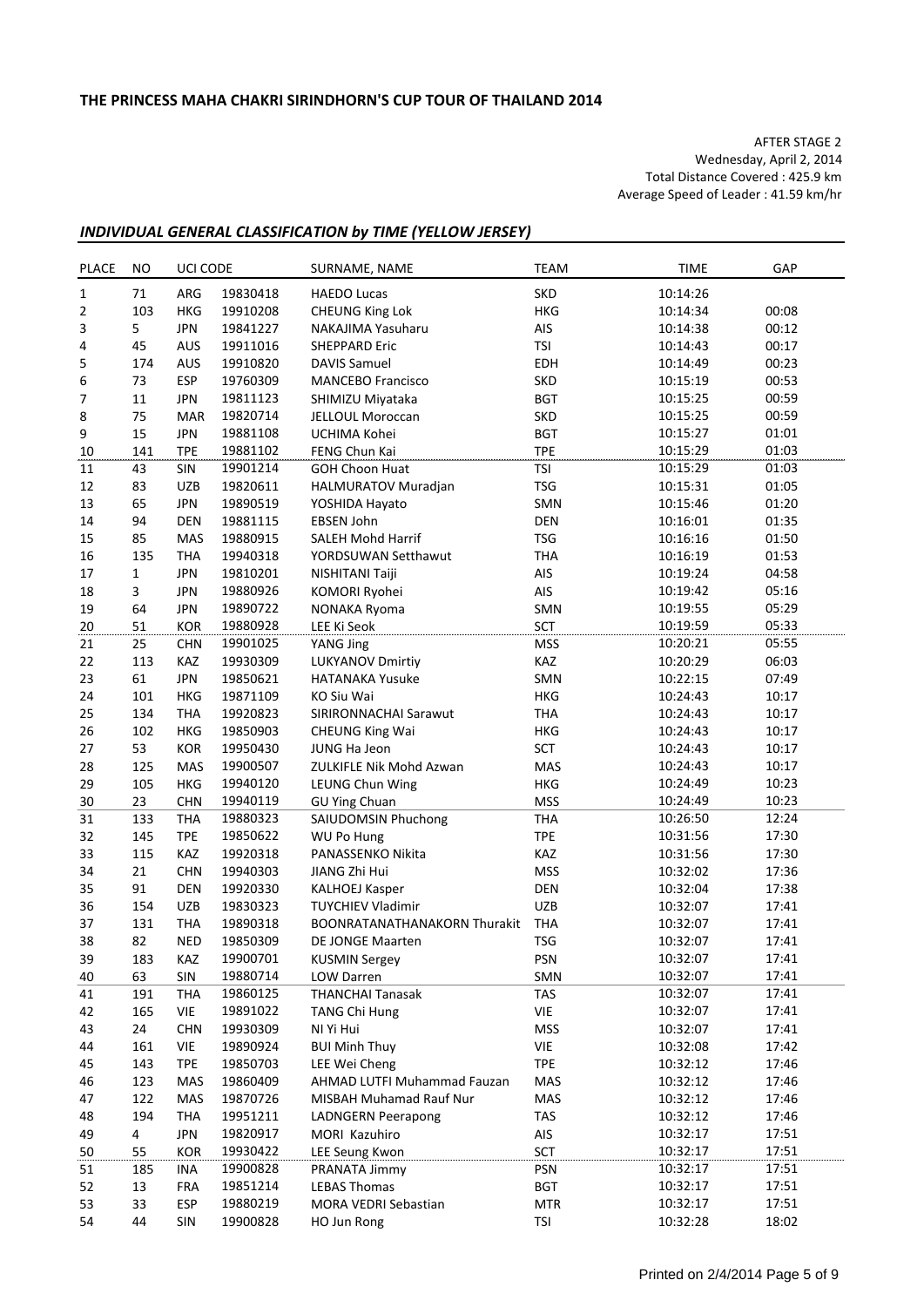| 55 | 84             | MAS        | 19860811 | ROSDI Mohd Nor Umardi             | <b>TSG</b> | 10:32:33 | 18:07 |
|----|----------------|------------|----------|-----------------------------------|------------|----------|-------|
| 56 | 155            | UZB        | 19950320 | KHAKIMOV Khusniddin               | <b>UZB</b> | 10:32:55 | 18:29 |
| 57 | 182            | KAZ        | 19911028 | <b>BORMATENKOV Sergev</b>         | <b>PSN</b> | 10:33:16 | 18:50 |
| 58 | 111            | <b>KAZ</b> | 19930708 | ZHAKSYLYK Pazylbek                | <b>KAZ</b> | 10:33:16 | 18:50 |
| 59 | 14             | <b>JPN</b> | 19911118 | <b>TERASAKI Takero</b>            | <b>BGT</b> | 10:33:28 | 19:02 |
| 60 | 12             | <b>JPN</b> | 19810217 | <b>INOUE Kazuo</b>                | <b>BGT</b> | 10:33:28 | 19:02 |
| 61 | 93             | <b>DEN</b> | 19921121 | <b>MORTENSEN Mathias Lindberg</b> | DEN        | 10:34:09 | 19:43 |
| 62 | 42             | AUS        | 19901011 | <b>BAYLY Cameron</b>              | <b>TSI</b> | 10:36:33 | 22:07 |
| 63 | 52             | <b>KOR</b> | 19951031 | HAM Seok Hyun                     | <b>SCT</b> | 10:38:09 | 23:43 |
| 64 | 152            | <b>UZB</b> | 19951113 | DARMONOJ Jakhongir                | <b>UZB</b> | 10:38:09 | 23:43 |
| 65 | 151            | <b>UZB</b> | 19950504 | <b>TULANOV Rasul</b>              | <b>UZB</b> | 10:38:09 | 23:43 |
| 66 | 95             | <b>DEN</b> | 19920427 | <b>SCHWARTZ Frederik</b>          | <b>DEN</b> | 10:38:09 | 23:43 |
| 67 | 112            | <b>KAZ</b> | 19940628 | <b>GAINEYEV Pobert</b>            | <b>KAZ</b> | 10:38:09 | 23:43 |
| 68 | 163            | <b>VIE</b> | 19920309 | HO Hoang Son                      | <b>VIE</b> | 10:38:09 | 23:43 |
| 69 | 193            | <b>THA</b> | 19930411 | KAPUNYA Worayut                   | <b>TAS</b> | 10:38:14 | 23:48 |
| 70 | $\overline{2}$ | <b>JPN</b> | 19871122 | FUKUDA Shimpei                    | AIS        | 10:38:14 | 23:48 |
| 71 | 184            | <b>INA</b> | 19921127 | <b>NUR ARIF PRAYOGA Dealton</b>   | <b>PSN</b> | 10:38:14 | 23:48 |
| 72 | 192            | <b>THA</b> | 19910405 | CHANGPAD Kritsada                 | <b>TAS</b> | 10:38:14 | 23:48 |
| 73 | 124            | MAS        | 19820407 | <b>HASSAN Suhardi</b>             | MAS        | 10:38:14 | 23:48 |
| 74 | 132            | <b>THA</b> | 19911018 | <b>LIPHONGYU Navuti</b>           | <b>THA</b> | 10:38:14 | 23:48 |
| 75 | 162            | VIE        | 19880712 | HO Van Phuc                       | <b>VIE</b> | 10:38:14 | 23:48 |
| 76 | 195            | <b>THA</b> | 19910311 | RUANPAE Jakapan                   | TAS        | 10:38:14 | 23:48 |
| 77 | 62             | <b>JPN</b> | 19890801 | <b>IRIBE Shotaro</b>              | SMN        | 10:38:14 | 23:48 |
| 78 | 164            | <b>VIE</b> | 19930919 | <b>NGUYEN Hoang Sang</b>          | <b>VIE</b> | 10:38:14 | 23:48 |
| 79 | 142            | <b>TPE</b> | 19850622 | <b>HUANG Hsin Hua</b>             | <b>TPE</b> | 10:38:14 | 23:48 |
| 80 | 41             | <b>AUS</b> | 19910122 | <b>MULHERN Mitchell</b>           | <b>TSI</b> | 10:38:14 | 23:48 |
| 81 | 144            | <b>TPE</b> | 19800921 | LIU Chin Feng                     | <b>TPE</b> | 10:38:14 | 23:48 |
| 82 | 114            | <b>KAZ</b> | 19920713 | <b>OMIRZAKOV Dias</b>             | KAZ        | 10:38:25 | 23:59 |
| 83 | 81             | MAS        | 19901010 | MAT SENAN Mohammad Saufi          | <b>TSG</b> | 10:38:30 | 24:04 |
| 84 | 35             | <b>JPN</b> | 19920318 | WADA Chikara                      | <b>MTR</b> | 10:38:40 | 24:14 |
| 85 | 172            | <b>NZL</b> | 19850207 | <b>CALDER Logan</b>               | <b>EDH</b> | 10:39:38 | 25:12 |
| 86 | 92             | <b>DEN</b> | 19641005 | <b>FJORD Keld</b>                 | <b>DEN</b> | 10:40:10 | 25:44 |
| 87 | 31             | <b>JPN</b> | 19910812 | YASUHARA Daiki                    | <b>MTR</b> | 10:40:12 | 25:46 |
| 88 | 121            | MAS        | 19931122 | AHMAD FUAT Ahmad Fahmi Farhan     | <b>MAS</b> | 10:41:02 | 26:36 |
| 89 | 181            | <b>KAZ</b> | 19870301 | <b>JUMABEKOV Nazar</b>            | <b>PSN</b> | 10:41:54 | 27:28 |

## *OVERALL BEST ASEAN RIDERS (BLUE JERSEY)*

| <b>PLACE</b> | NO. |            | SURNAME, NAME | SURNAME, NAME                       | TEAM       | TIME     | <b>GAP</b> |
|--------------|-----|------------|---------------|-------------------------------------|------------|----------|------------|
| 1            | 135 | THA        | 19940318      | YORDSUWAN Setthawut                 | THA        | 10:16:19 |            |
| 2            | 134 | THA        | 19920823      | SIRIRONNACHAI Sarawut               | THA        | 10:24:43 | 08:24      |
| 3            | 125 | <b>MAS</b> | 19900507      | ZULKIFLE Nik Mohd Azwan             | MAS        | 10:24:43 | 08:24      |
| 4            | 133 | THA        | 19880323      | <b>SAIUDOMSIN Phuchong</b>          | THA        | 10:26:50 | 10:31      |
| 5            | 131 | THA        | 19890318      | <b>BOONRATANATHANAKORN Thurakit</b> | THA        | 10:32:07 | 15:48      |
| 6            | 165 | <b>VIE</b> | 19891022      | <b>TANG Chi Hung</b>                | VIE        | 10:32:07 | 15:48      |
| 7            | 161 | VIE        | 19890924      | <b>BUI Minh Thuy</b>                | VIE        | 10:32:08 | 15:49      |
| 8            | 123 | <b>MAS</b> | 19860409      | AHMAD LUTFI Muhammad Fauzan         | MAS        | 10:32:12 | 15:53      |
| 9            | 122 | <b>MAS</b> | 19870726      | <b>MISBAH Muhamad Rauf Nur</b>      | MAS        | 10:32:12 | 15:53      |
| 10           | 163 | <b>VIE</b> | 19920309      | HO Hoang Son                        | VIE        | 10:38:09 | 21:50      |
| 11           | 124 | <b>MAS</b> | 19820407      | <b>HASSAN Suhardi</b>               | <b>MAS</b> | 10:38:14 | 21:55      |
| 12           | 132 | THA        | 19911018      | LIPHONGYU Navuti                    | THA        | 10:38:14 | 21:55      |
| 13           | 162 | <b>VIE</b> | 19880712      | HO Van Phuc                         | VIE        | 10:38:14 | 21:55      |
| 14           | 164 | <b>VIE</b> | 19930919      | <b>NGUYEN Hoang Sang</b>            | VIE        | 10:38:14 | 21:55      |
| 15           | 121 | MAS        | 19931122      | AHMAD FUAT Ahmad Fahmi Farhan       | MAS        | 10:41:02 | 24:43      |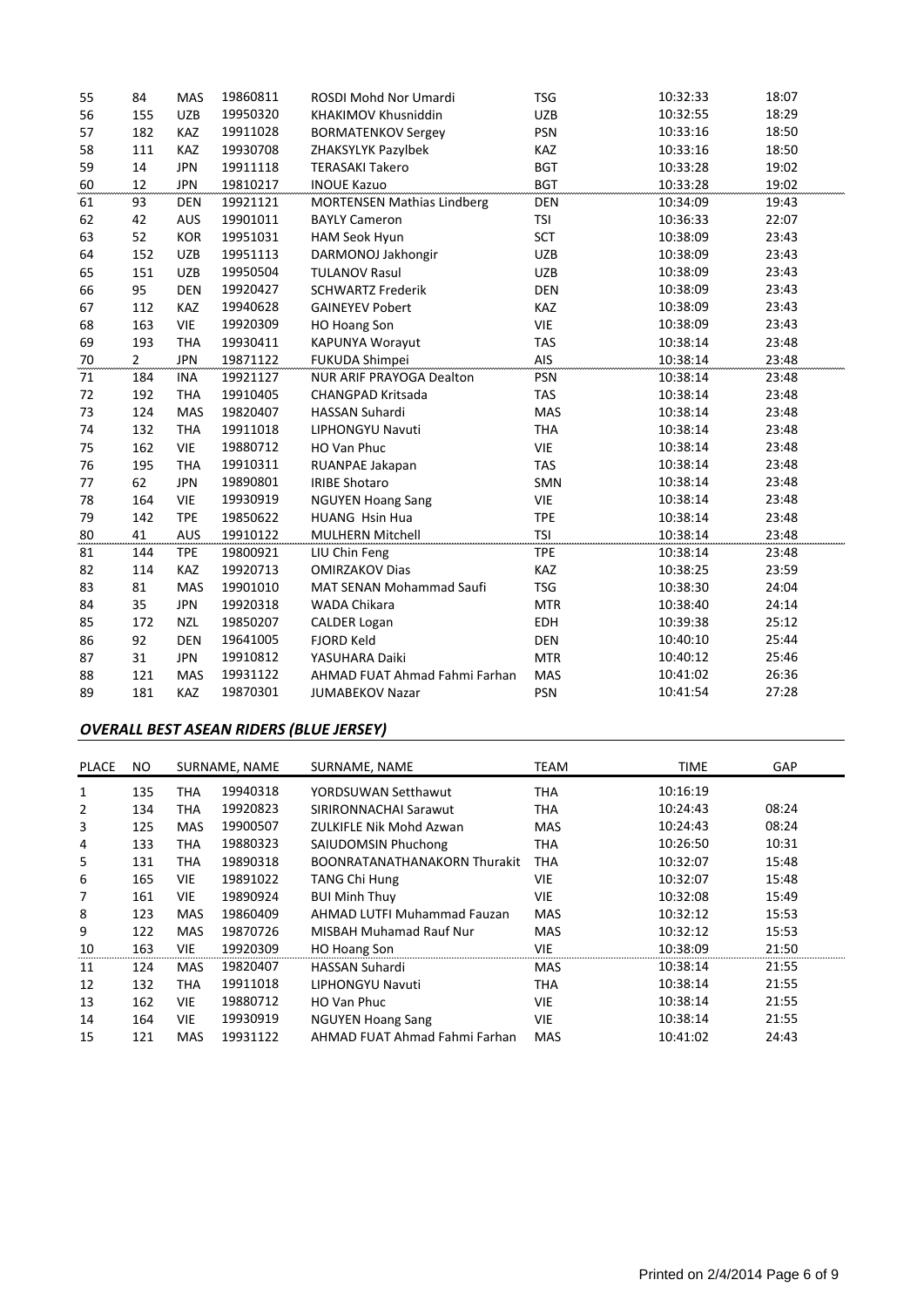# *TEAM GENERAL CLASSIFICATION by TIME*

| PLACE | <b>TEAM NAME</b>                        | <b>CODE</b> | <b>TIME</b> | GAP     |  |
|-------|-----------------------------------------|-------------|-------------|---------|--|
|       |                                         |             |             |         |  |
| 1     | SKYDIVE DUBAI PRO CYCLING TEAM          | <b>SKD</b>  | 30:45:28    |         |  |
| 2     | AISAN RACING TFAM                       | AIS         | 30:53:16    | 07:48   |  |
| 3     | SHIMANO RACING TEAM                     | <b>SMN</b>  | 30:57:32    | 12:04   |  |
| 4     | <b>T-THAILAND</b>                       | THA         | 31:01:45    | 16:17   |  |
| 5     | OCBC SINGAPORE CONTINENTAL CYCLING TEAM | <b>TSI</b>  | 31:02:24    | 16:56   |  |
| 6     | BRIDGESTONE ANCHOR CYCLING TEAM         | <b>BGT</b>  | 31:03:09    | 17:41   |  |
| 7     | TERENGGANU CYCLING TEAM                 | TSG         | 31:03:58    | 18:30   |  |
| 8     | TFAM HONG KONG-CHINA                    | <b>HKG</b>  | 31:04:06    | 18:38   |  |
| 9     | GIANT - CHAMPION SYSTEM PRO CYCLING     | <b>MSS</b>  | 31:17:14    | 31:46   |  |
| 10    | SEOUL CYCLING TEAM                      | <b>SCT</b>  | 31:17:15    | 31:47   |  |
| 11    | CHINESE TAIPEI NATLONAL TEAM            | <b>TPE</b>  | 31:19:37    | 34:09   |  |
| 12    | DANMARK NATIONAL TFAM                   | <b>DEN</b>  | 31:22:14    | 36:46   |  |
| 13    | <b>KAZAKHSTAN TEAM</b>                  | <b>KAZ</b>  | 31:25:18    | 39:50   |  |
| 14    | <b>MALAYSIA NATIONAL TEAM</b>           | <b>MAS</b>  | 31:29:07    | 43:39   |  |
| 15    | <b>POLYGON SWEET NICE</b>               | <b>PSN</b>  | 31:37:16    | 51:48   |  |
| 16    | VIFTNAM NATIONAI TFAM                   | <b>VIE</b>  | 31:42:12    | 56:44   |  |
| 17    | <b>T-ALL STAR</b>                       | TAS         | 31:42:33    | 57:05   |  |
| 18    | UZBEKISTAN NATIONAL TEAM                | <b>UZB</b>  | 31:42:33    | 57:05   |  |
| 19    | <b>MATRIX POWERTAG</b>                  | <b>MTR</b>  | 31:51:09    | 1:05:41 |  |

# *TEAM GENERAL CLASSIFICATION by TIME for ASEAN TEAM*

| <b>PLACE</b> | TEAM NAME                                       | CODE              | <b>TIME</b>          | GAP   |
|--------------|-------------------------------------------------|-------------------|----------------------|-------|
| 2            | T-THAILAND                                      | ТНА               | 31:01:45<br>31:29:07 | 27:22 |
| 3            | MALAYSIA NATIONAL TEAM<br>VIETNAM NATIONAL TEAM | <b>MAS</b><br>VIE | 31:42:12             | 40:27 |

# *ORDER of TEAM CAR for STAGE 3*

| Order | Team                                       |
|-------|--------------------------------------------|
| 1     | SKYDIVE DUBAI PRO CYCLING TEAM             |
| 2     | <b>TEAM HONG KONG-CHINA</b>                |
| 3     | AISAN RACING TEAM                          |
| 4     | OCBC SINGAPORE CONTINENTAL CYCLING TEAM    |
| 5     | EDDY HOLLANDS BICYCLE SERVICES             |
| 6     | BRIDGESTONE ANCHOR CYCLING TEAM            |
| 7     | CHINESE TAIPEI NATLONAL TEAM               |
| 8     | TERENGGANU CYCLING TEAM                    |
| 9     | SHIMANO RACING TEAM                        |
| 10    | DANMARK NATIONAL TEAM                      |
| 11    | <b>T-THAILAND</b>                          |
| 12    | SEOUL CYCLING TEAM                         |
| 13    | <b>GIANT - CHAMPION SYSTEM PRO CYCLING</b> |
| 14    | KAZAKHSTAN TEAM                            |
| 15    | <b>MALAYSIA NATIONAL TEAM</b>              |
| 16    | UZBEKISTAN NATIONAL TEAM                   |
| 17    | POLYGON SWEET NICE                         |
| 18    | <b>T-ALL STAR</b>                          |
| 19    | <b>VIETNAM NATIONAL TEAM</b>               |
| 20    | <b>MATRIX POWERTAG</b>                     |
|       |                                            |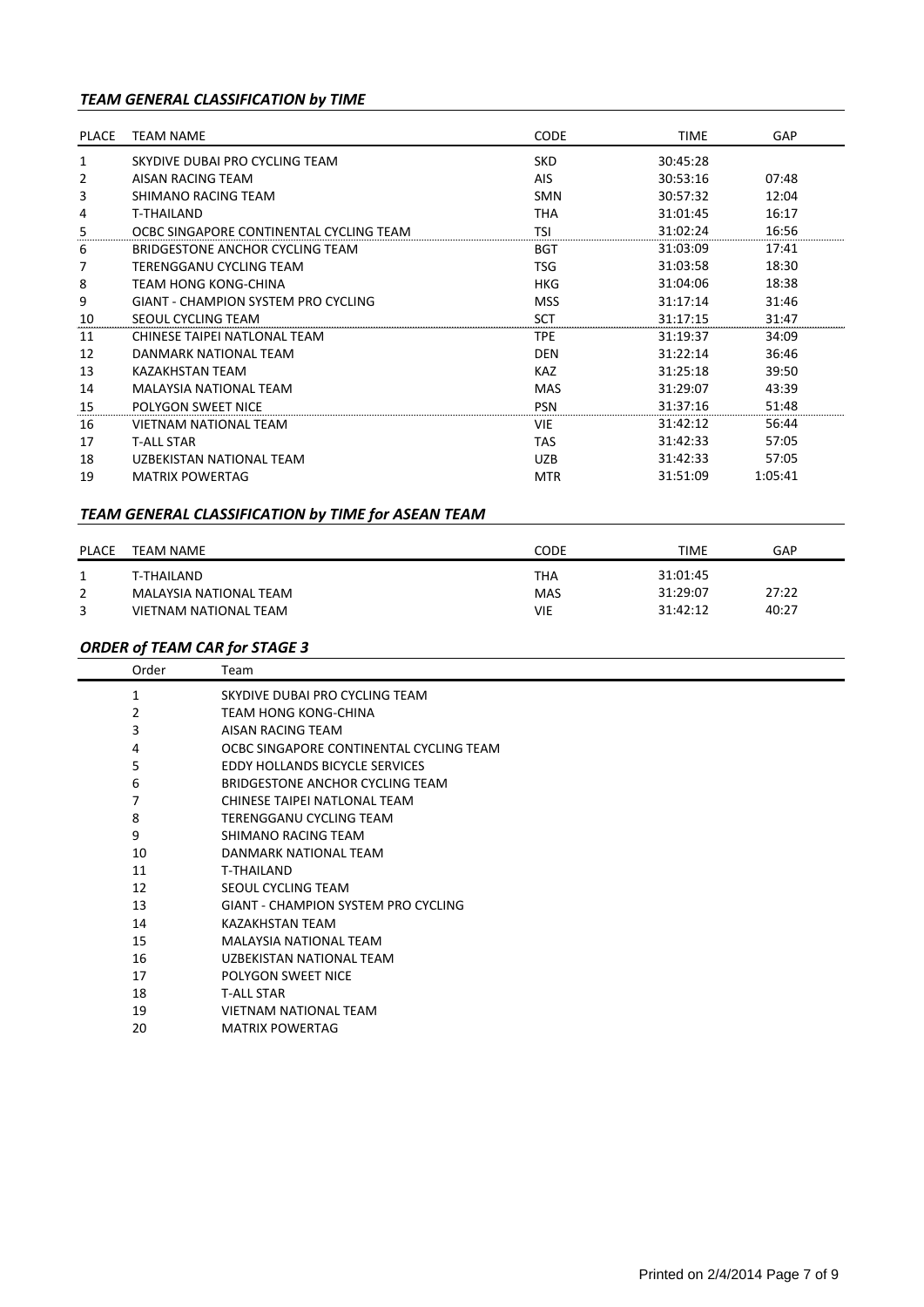STAGE 2 ‐ Uthai Thani ‐ Sukhothai Wednesday, April 2, 2014

## *POINTS CLASSIFICATION (GREEN JERSEY)*

| <b>STAGE</b>               |     |                    |             |                |                | <b>OVERALL</b> |                |                     |             |                         |
|----------------------------|-----|--------------------|-------------|----------------|----------------|----------------|----------------|---------------------|-------------|-------------------------|
| PLACE NO                   |     | SURNAME, NAME      | <b>TEAM</b> | POINTS BONUSES |                | PLACE NO       |                | SURNAME, NAME       | <b>TEAM</b> | <b>POINTS</b>           |
| <b>INTERMEDIATE SPRINT</b> |     |                    |             | 1              | 71             | <b>HAEDOL</b>  | <b>SKD</b>     | 31                  |             |                         |
| at 98.35 km                |     |                    |             |                | 2              | 51             | LEE K          | <b>SCT</b>          | 22          |                         |
| $\mathbf{1}$               | 51  | LEE K              | <b>SCT</b>  | 3              | 0 <sub>3</sub> | 3              | 103            | <b>CHEUNG K</b>     | <b>HKG</b>  | 19                      |
| $\overline{2}$             | 161 | <b>BUIM</b>        | <b>VIE</b>  | $\overline{2}$ | 02             | 4              | 5              | <b>NAKAJIMA Y</b>   | AIS         | 19                      |
| 3                          | 25  | YANG J             | <b>MSS</b>  | $\mathbf{1}$   | 01             | 5              | 25             | YANG J              | <b>MSS</b>  | 15                      |
|                            |     |                    |             |                |                | 6              | 73             | <b>MANCEBO F</b>    | <b>SKD</b>  | 14                      |
| at 168.75 km               |     |                    |             | $\overline{7}$ | 113            | LUKYANOV D     | <b>KAZ</b>     | 14                  |             |                         |
| 1                          | 51  | LEE K              | <b>SCT</b>  | 3              | 03             | 8              | 85             | <b>SALEH M</b>      | <b>TSG</b>  | 12                      |
| $\overline{2}$             | 161 | <b>BUIM</b>        | <b>VIE</b>  | $\overline{2}$ | 02             | 9              | 45             | <b>SHEPPARD E</b>   | <b>TSI</b>  | 12                      |
| 3                          | 113 | <b>LUKYANOV D</b>  | <b>KAZ</b>  | $\mathbf{1}$   | 01             | 10             | 133            | SAIUDOMSIN P        | <b>THA</b>  | 12                      |
|                            |     |                    |             |                |                | 11             | 174            | DAVIS <sub>S</sub>  | <b>EDH</b>  | 11                      |
| at finish line             |     |                    |             |                | 12             | 65             | YOSHIDA H      | <b>SMN</b>          | 11          |                         |
| $\mathbf{1}$               | 51  | LEE K              | <b>SCT</b>  | 16             | 10             | 13             | 145            | WU P                | <b>TPE</b>  | 10                      |
| $\overline{2}$             | 25  | YANG J             | <b>MSS</b>  | 14             | 06             | 14             | 11             | SHIMIZU M           | <b>BGT</b>  | 9                       |
| 3                          | 113 | <b>LUKYANOV D</b>  | <b>KAZ</b>  | 13             | 04             | 15             | 75             | <b>JELLOUL M</b>    | <b>SKD</b>  | 8                       |
| 4                          | 133 | SAIUDOMSIN P       | <b>THA</b>  | 12             |                | 16             | 15             | <b>UCHIMA K</b>     | <b>BGT</b>  | 7                       |
| 5                          | 71  | <b>HAEDOL</b>      | <b>SKD</b>  | 11             |                | 17             | $\overline{2}$ | <b>FUKUDA S</b>     | AIS         | 7                       |
| 6                          | 145 | WU P               | <b>TPE</b>  | 10             |                | 18             | 43             | GOH <sub>C</sub>    | <b>TSI</b>  | 6                       |
| $\overline{7}$             | 85  | <b>SALEH M</b>     | <b>TSG</b>  | 9              |                | 19             | 141            | FENG C              | <b>TPE</b>  | 5                       |
| 8                          | 65  | YOSHIDA H          | <b>SMN</b>  | 8              |                | 20             | 83             | <b>HALMURATOV M</b> | <b>TSG</b>  | 5                       |
| 9                          | 2   | <b>FUKUDA S</b>    | AIS         | $\overline{7}$ |                | 21             | 105            | LEUNG C             | <b>HKG</b>  | 4                       |
| 10                         | 5   | <b>NAKAJIMA Y</b>  | AIS         | 6              |                | 22             | 161            | <b>BUIM</b>         | <b>VIE</b>  | 4                       |
| 11                         | 103 | <b>CHEUNG K</b>    | <b>HKG</b>  | 5              |                | 23             | 154            | <b>TUYCHIEV V</b>   | <b>UZB</b>  | 3                       |
| 12                         | 105 | LEUNG C            | <b>HKG</b>  | 4              |                | 24             | 94             | <b>EBSEN J</b>      | <b>DEN</b>  | $\overline{2}$          |
| 13                         | 154 | <b>TUYCHIEV V</b>  | <b>UZB</b>  | 3              |                | 25             | 193            | <b>KAPUNYA W</b>    | <b>TAS</b>  | $\overline{\mathbf{c}}$ |
| 14                         | 193 | <b>KAPUNYA W</b>   | <b>TAS</b>  | $\overline{2}$ |                | 26             | 135            | YORDSUWAN S         | THA         | 1                       |
| 15                         | 115 | <b>PANASSENKON</b> | KAZ         | $\mathbf{1}$   |                | 27             | 115            | PANASSENKO N        | KAZ         | 1                       |